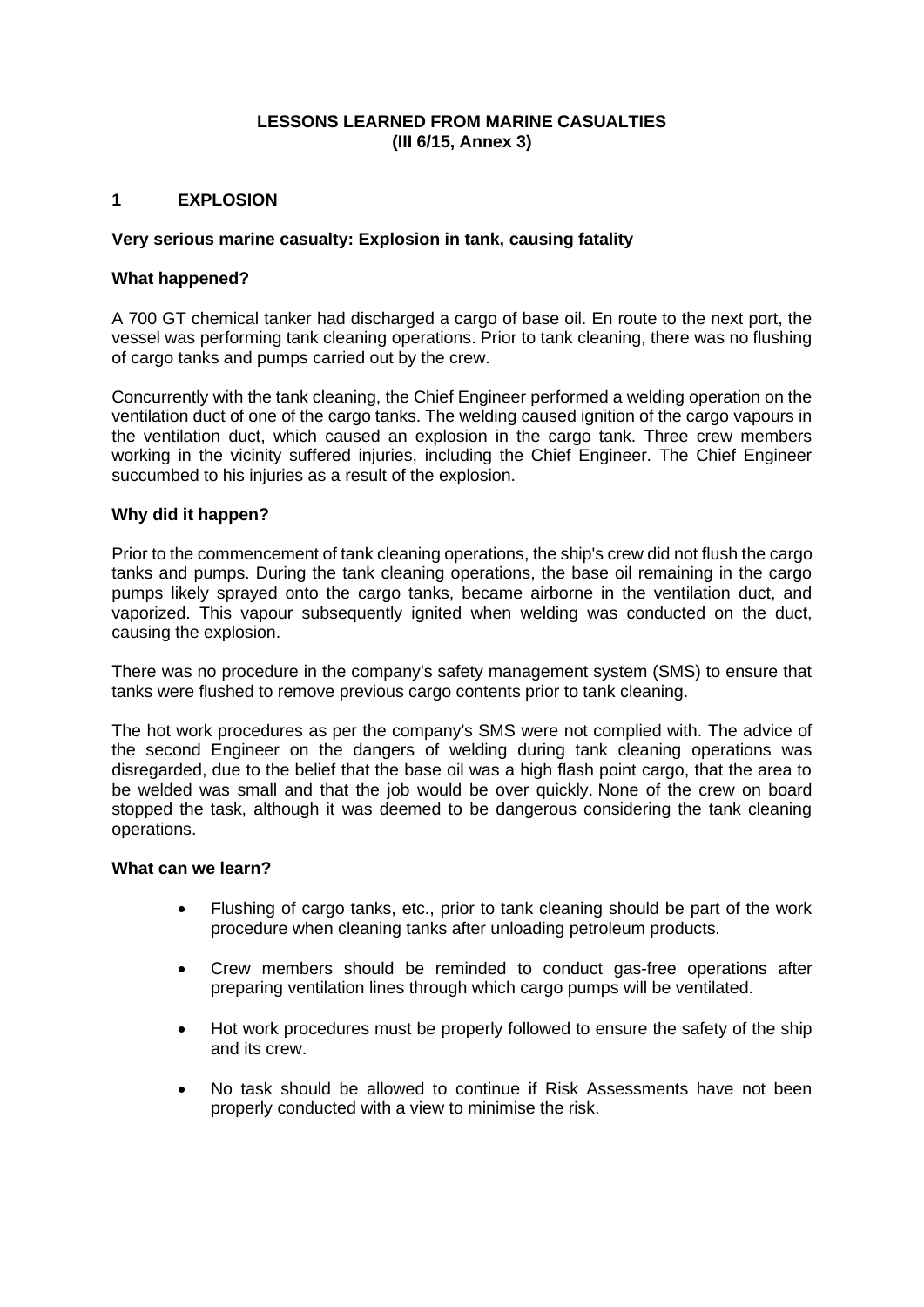• When a crew member becomes cognizant of an unsafe condition, act, error, or omission or a lack of understanding that could result in an undesired result, the crew member must take measures to stop work together with the master and safety officer, if time is available, or independently if time is unavailable.

## **Who may benefit?**

Seafarers, shipowners and operators.

## **2 COLLISION**

## **Very serious marine casualty: Collision resulting in fire, sinking and multiple fatalities**

### **What happened?**

An 85,000 GT oil tanker and a 40,000 GT bulk carrier were involved in a collision during the dark hours of the evening. The oil tanker was carrying 100,000 MT of condensate.

The oil tanker was on a northerly course while the bulk carrier was on its starboard bow proceeding on a south-westerly course. Prior to the collision, each vessel was aware of the presence of the other.

The bow of the bulk carrier collided with the starboard hull of No.2 and No.3 ballast tanks of the oil tanker, breaching the cargo tanks. The collision resulted in the cargo of condensate catching fire, which then led to explosions on board and subsequently resulted in the sinking of the oil tanker and the loss of all of its 32 crew. The bulk carrier suffered extensive damage to the bow as well as to the accommodation and structure as the result of being stuck to the burning oil tanker before it separated.

Both vessels were being navigated under the charge of their respective Third Officers assisted by an able seafarer (deck) as the lookout. The Third Officer of the bulk carrier had just taken over the watch from the Chief Officer prior to the collision. The officer of the oil tanker seems to have influenced the lookout's knowledge with his own erroneous perception of the situation.

### **Why did it happen?**

The oil tanker's watchkeeping officer perceived the bulk carrier as a small vessel and appears to have believed that smaller vessels were to give way to big vessels like the oil tanker. The officer did not take action when the lookout advised him to do so.

The bulk carrier's watchkeeping personnel had not noticed the oil tanker's presence up until the time of collision, nor the flashing signals given by the oil tanker, and they relied on the AIS as the sole means of collision avoidance. There were inadequacies in the bridge watch handover procedures on the bulk carrier.

Neither vessel complied with the requirements of Rule 5 of the COLREGS to maintain a proper look-out by sight and hearing as well as by all available means appropriate in the prevailing circumstances and conditions and did not make a full appraisal of the situation and of the risk of collision. Both vessels failed to comply with the requirements of Rule 7 of the COLREGS to use all available means appropriate to the prevailing circumstances and conditions to determine if risk of collision exists.

Alteration of bulk carrier's course to starboard, which started 15 minutes prior to the collision, developed the situation into a collision, which would have otherwise been clear.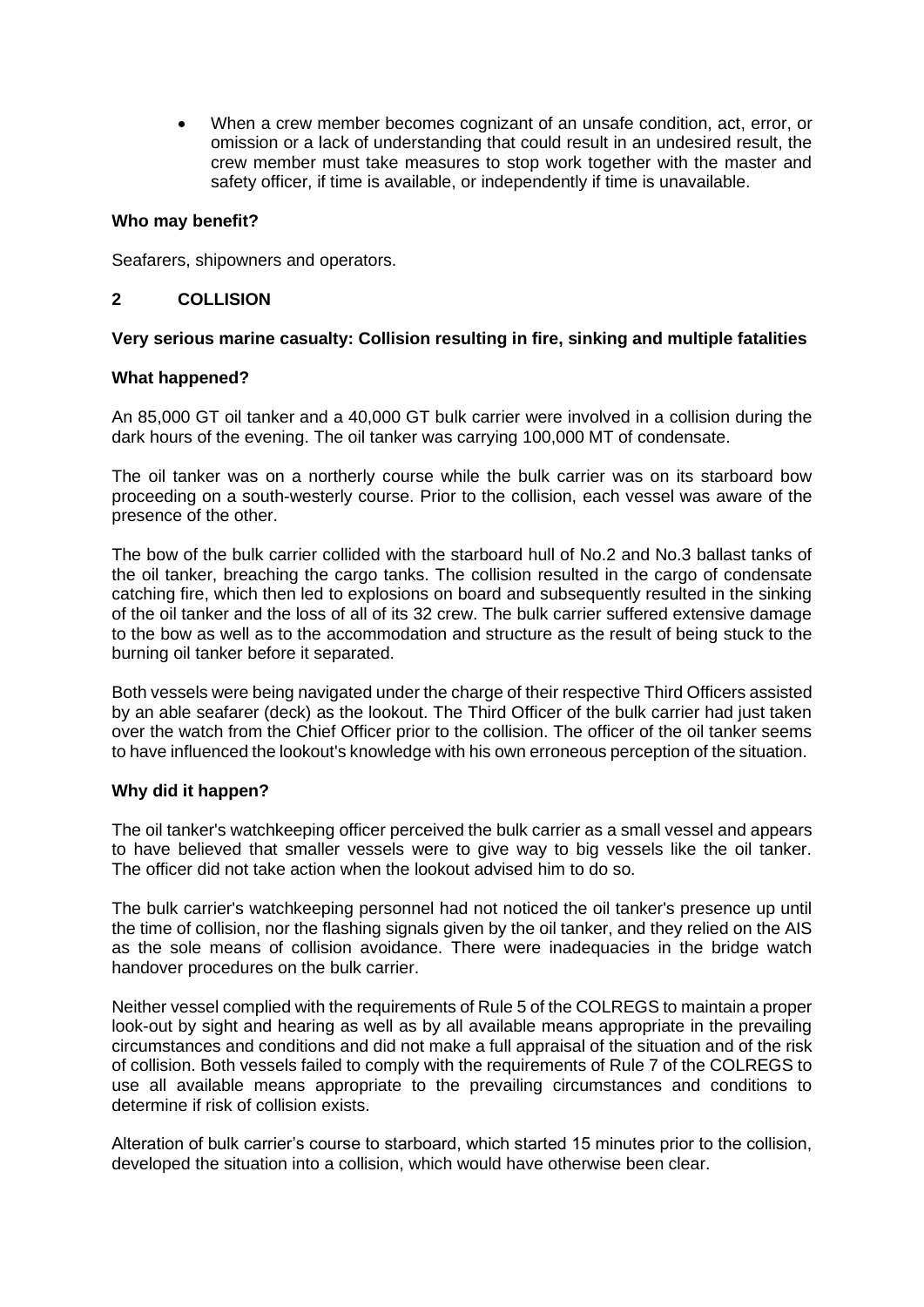There was also a non-compliance with other COLREGS, i.e. Rule 16 (Actions by give-way vessel – by the oil tanker), Rule 17 (Actions by Stand-on vessel) when the two vessels were in a crossing situation.

## **What can we learn?**

- All vessels must use all available means to assess risk of collision and take appropriate collision avoidance actions as required by COLREGS.
- AIS alone should not be used for assessing risk of collision. Proper use of radar equipment for systematic observation is important to avoid decision-making based on assumptions and scanty information.
- Safety of navigation should be the primary responsibility of watchkeeping officers to ensure the safety of vessels under their charge while taking into account surrounding traffic conditions.
- Companies should encourage a lower authority gradient to allow crew to speak up and raise concerns when information or advice is disregarded by higherranking officers.

### **Who may benefit?**

Seafarers, shipowners and operators.

## **3 FIRE**

## **Very serious marine casualty: Fire in a cargo hold and total loss**

### **What happened?**

As the 2,000 GT cargo ship, with a master and ten other crew members aboard, was waiting to begin loading of waste metal and other miscellaneous scrap at a berth, a fire broke out in the aft cargo hold.

The vessel foundered during fire-fighting operations and became a total loss. An oil spill occurred, but there were no fatalities or injuries.

### **Why did it happen?**

A fire that broke out in the scrap loaded aft cargo hold spread because fire-fighting by waterspraying was ineffective and appropriate fire-fighting methods using the vessel's fixed carbon dioxide fire-extinguishing system were not employed, as the master did not think of using such system. The crew did not have sufficient experience in fire drills for a fire in the vessel's cargo holds and information was not shared between the vessel and the shipowner regarding effective fire-fighting methods.

The sprayed water was obscured by the scrap's surface layer and did not reach the fire's origin.

It is fairly likely that a spark created by contact between metal objects, a battery, or similar was the cause of the fire, which ignited combustible material.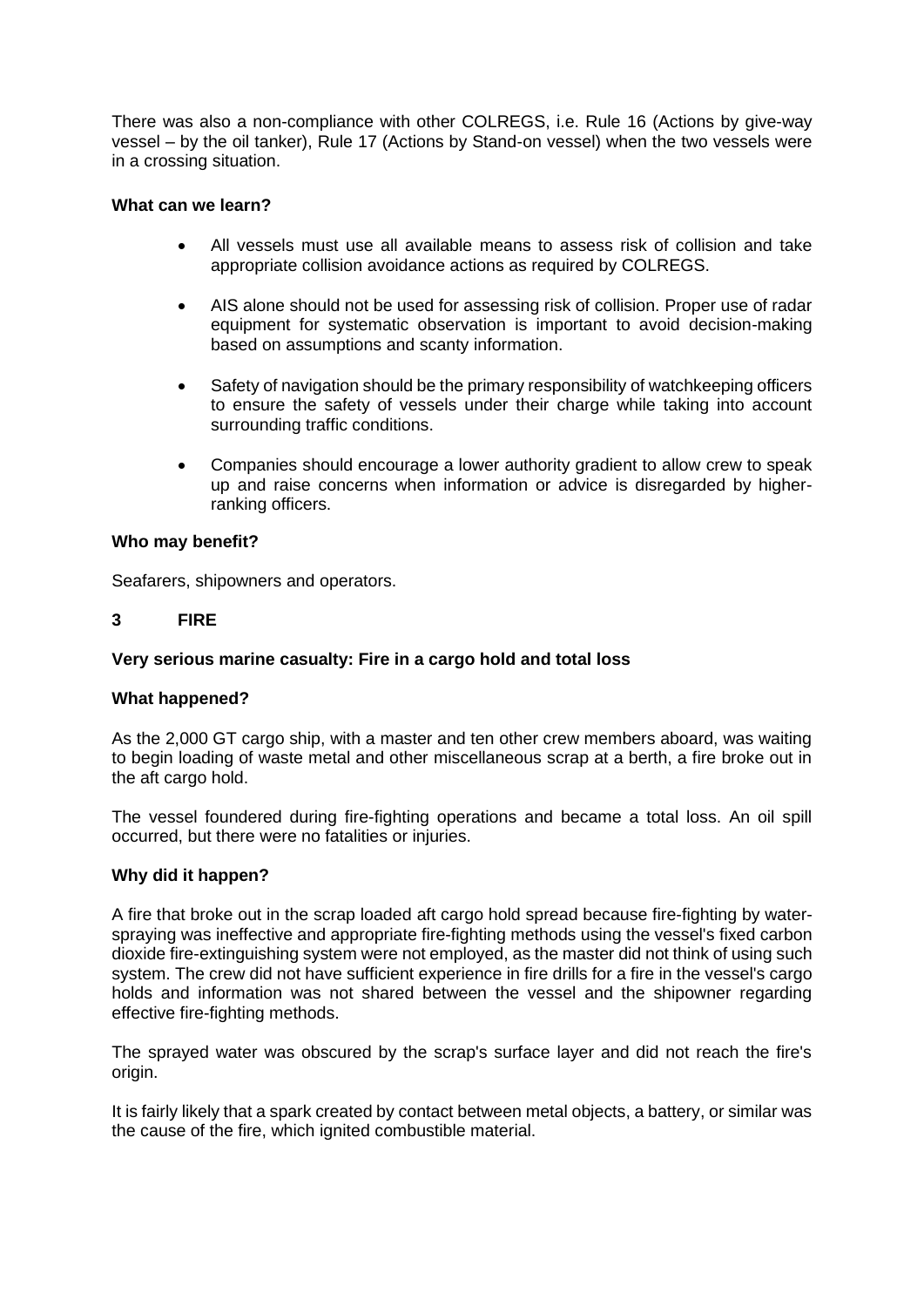### **Lessons we can learn**

- Masters should build a thorough system for appropriate and efficient fire-fighting in case of fire by considering and determining appropriate fire-fighting methods in accordance with the cargo's characteristics prior to any incident by consulting with the stevedoring company.
- Masters should pay full attention to the following points regarding fire-fighting methods for fires within piled scrap:
	- $\circ$  Fire-fighting by water-spraying may not be effective because the sprayed water can be obscured by the scrap surface layer and not reach the fire's origin.
	- $\circ$  Insulation material and other combustible items with low specific gravity may float in a burning state even when the water level in the cargo holds rises from continuous water-spraying and continue to burn on the water's surface.
	- o Firefighting using fixed carbon dioxide fire-extinguishing system is effective for fires involving scrap metal.
	- $\circ$  When a vessel has multiple cargo holds, measures such as immediately closing and sealing the hatch covers of cargo holds other than the cargo hold with the fire shall be taken to prevent a fire's spread.
- Masters should provide reliable information on fire-fighting equipment aboard their vessel to the fire-fighting organization.
- Shipowners should provide thorough instruction to masters of their vessels to unfailingly execute the measures described above and should also implement training in accordance with the measures.
- Shipowners should fully understand cargo characteristics and communicate information on those characteristics to vessels scheduled for cargo-handling in order for the crew to take necessary measures prior to loading. Shipowners should also build a thorough system for appropriate and efficient fire-fighting on board vessels by checking the fire-fighting equipment on those vessels and comprehending the appropriate fire-fighting methods.
- Fire-fighting organizations should study more effective fire-fighting by taking into account the specific nature of fires on scrap-carrying vessels.
- Masters and shipowners should implement measures as soon as possible to control oil, such as setting up oil fences, whenever the danger of an oil spill from a vessel arises.
- Whenever there is a danger of an oil spill from a vessel in a port, the port management body should implement measures to control the oil, such as setting up an oil fence, as soon as possible.

### **Who may benefit?**

Seafarers, shipowners, fire-fighting organizations, port managers.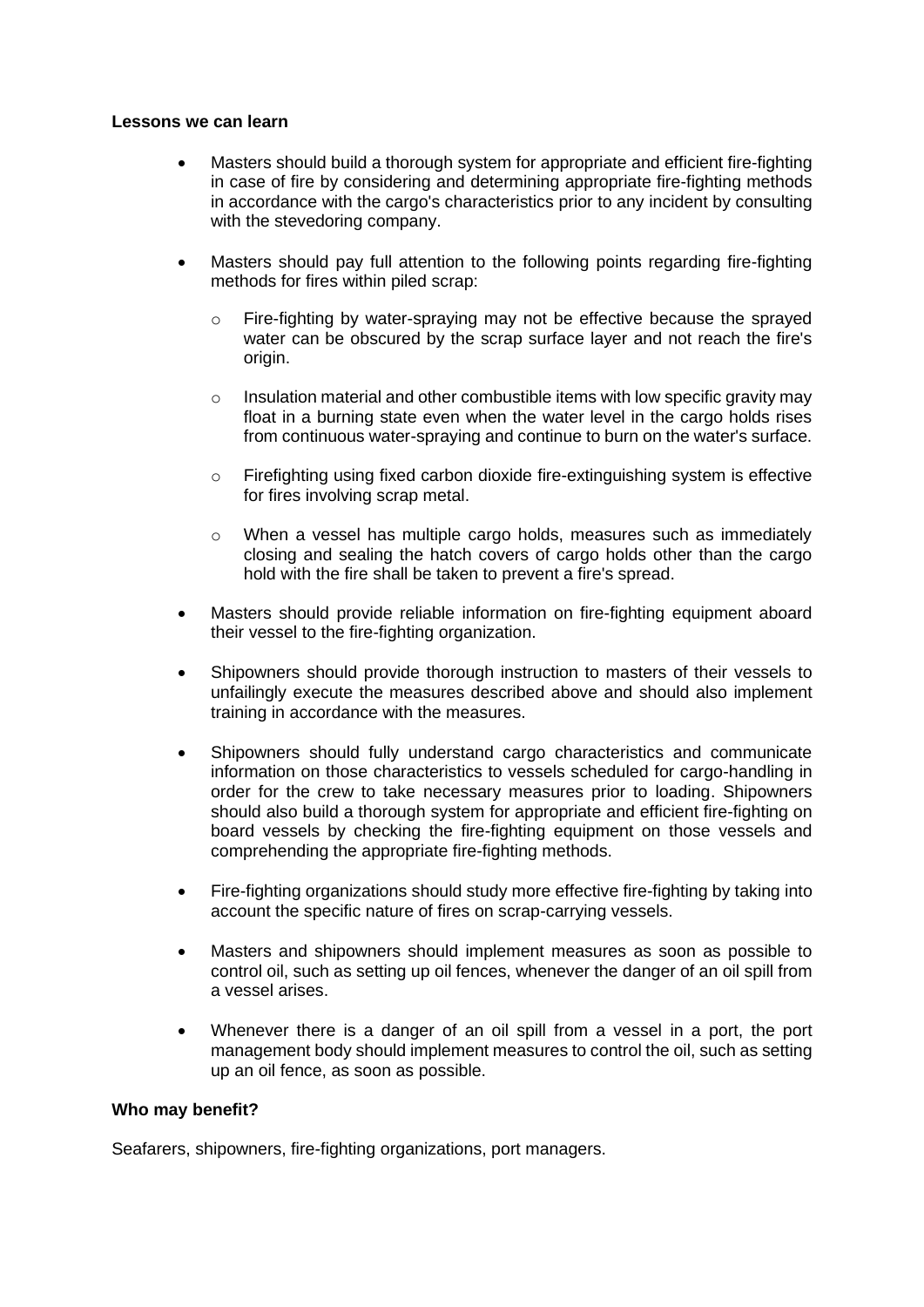## **4 GROUNDING**

### **Very serious marine casualty: Grounding and total loss**

### **What happened?**

While moored at a berth, the 1,800 GT cargo ship was subjected to wind and waves occurring with the approach of a typhoon. Her mooring ropes broke and she drifted within the port. She subsequently attempted to move out of the port using her engine; however, ship manoeuvring became difficult and she ran aground on wave dissipating blocks of the breakwater on the opposite bank of the berth.

The ship's engine-room and other areas flooded and she became a total loss. However, there were no fatalities or injuries among her crew.

### **Why did it happen?**

The vessel drifted within the port because her mooring ropes broke and, although she attempted to head out of the port using her engine, she was subsequently subjected to wind and waves, ship manoeuvring became difficult, and she drifted and ran aground on wave dissipating blocks.

She was subjected to wind and waves that expedited the hull's motion, as she was using mooring ropes with reduced strength due to fatigue degradation and age degradation, and consequently the load applied to the mooring ropes exceeded their strength.

Although he added mooring ropes, the master's use of multiple mooring ropes of different diameters together and mooring of the ship with ropes made slack contributed to the breaking of the mooring ropes.

### **Lessons we can learn**

- For the use of mooring ropes, masters should conduct appropriate maintenance inspections, should not use ropes that have lost strength from degradation, and should not use ropes of different diameters together.
- Regarding the berth mooring method in heavy weather, masters should appropriately add mooring ropes so that load is distributed evenly.
- When heavy weather attributable to a typhoon or other phenomenon is predicted, masters should:
	- o Strive to accurately ascertain and predict weather and sea conditions.
	- o Accurately ascertain port characteristics.
	- o Quickly execute necessary heavy-weather countermeasures, including considering evacuation.
- Masters should be wary of becoming overconfident in their own abilities and experience and of easily adopting an optimistic view based on assumptions resulting from habit, even in ports where they have extensive experience entering and leaving.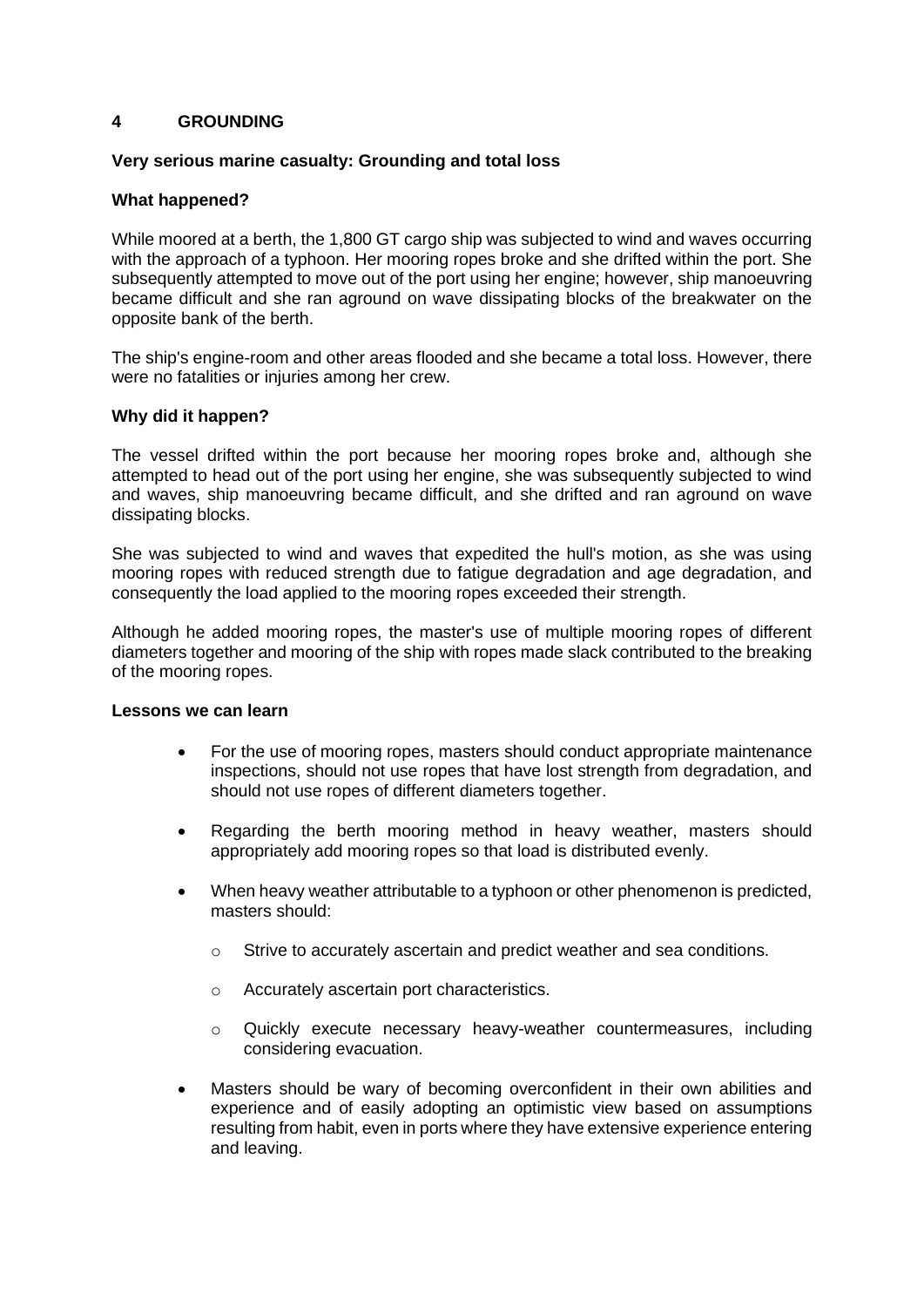- Management companies should fully provide notification concerning the points mentioned above to masters and crew members on the ships they manage, using examples of past accidents that have occurred in the port for illustration.
- Management companies should provide further professional training that addresses the use of inappropriate mooring methods — namely, mooring with slack mooring ropes — and have their masters and crew members act accordingly.

## **Who may benefit?**

Seafarers, ship managers.

## **5 FLOODING AND FOUNDERING**

## **Very serious marine casualty: Engine-room flooding and foundering**

## **What happened?**

A 1,200 GT general cargo ship, which was carrying iron slag on a cabotage voyage in good weather conditions, raised a Mayday call through VHF Channel 16, stating that its engine-room was flooding and that the ship gradually sinking. The Master then ordered his crew to launch the rescue boat to abandon the sinking ship. A containership navigating in the vicinity responded to the Mayday call and successfully rescued all 10 crew members from the rescue boat. The 10 crew members were later transferred to a Coast Guard boat.

As a result of the flooding, the general cargo ship sank and was declared a total loss.

There was no oil pollution, crew injury or death arising from the incident.

## **Why did it happen?**

The 1984-built general cargo ship had carried out periodic maintenance and repair of the sea water pipelines (pipe, valve, seal, gasket) in the engine-room during dry-docking.

Hull areas below the waterline were also blasted and painted, and 42 anodes were renewed.

The result of the underwater plate thickness measurement had showed no appreciable diminution in the thickness of the steel plate; hence, no bottom plate steel renewal was made.

However, considering the age of the vessel, it was postulated that corrosion, decay and failure in the sea water pipelines may have been contributory to the flooding.

The Chief Engineer had noted during his shift that the bilge alarm in the engine-room had been activated when it reached the set level, and he had pumped out the bilges. He had also given instructions to the Duty Engineer to check the bilge level at the beginning of each shift.

The Duty Engineer was working in the engine-room workshop when he received the bilge water alarm. He acknowledged the alarm, but he did not immediately investigate the source of the bilge water alarm. Later, when realising that the bilge alarm light had kept blinking, he went down to check the engine-room bilges, joined by the Chief Engineer.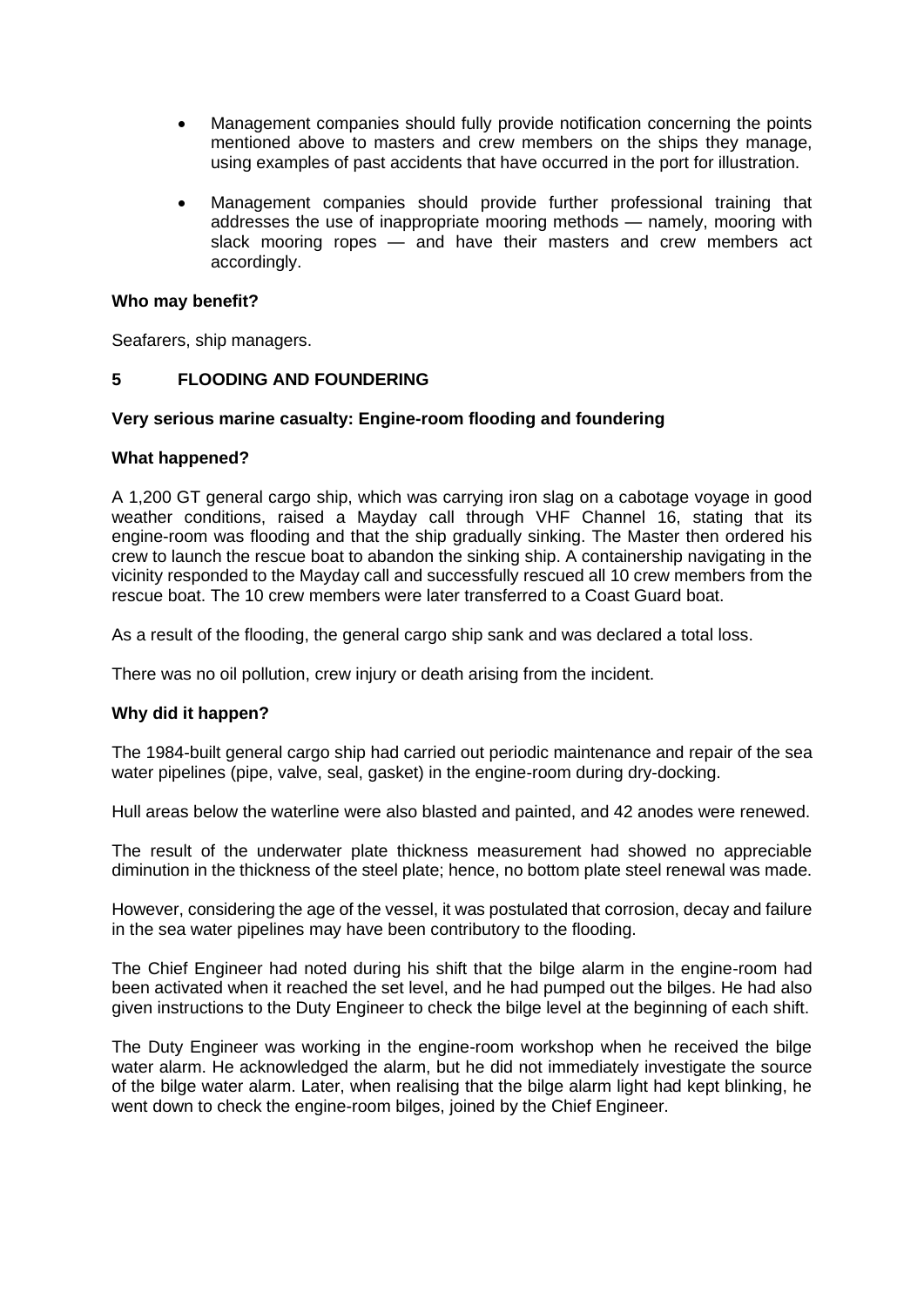They were however not able to identify the source of the flooding, as the water level had risen above the engine floor plate. At this level, it was also impossible to start the bilge pump. To prevent damage, the Chief Engineer stopped the main engine, went up to the bridge, and apprised the situation in the engine-room with the Master.

The Master subsequently raised a Mayday call through VHF Channel 16 and ordered his crew to launch the six-person capacity rescue boat for abandoning the ship. The general alarm was not rung, and he also did not give instructions to his crew to close all water-tight compartments before abandoning the ship.

The rescue boat was launched, and all 10 crew were mustered and they boarded the six-person capacity rescue boat. One crew member abandoned the ship without wearing his life jacket.

## **What can we learn?**

- Pay particular attention to mechanical, structural or material failure due to the ship's age. Particular attention should be given to the seawater pipelines in older ships due to the higher probability of developing corrosion, decay and failure which could contribute to flooding.
- Keep effective engine-room watch and control. The Duty Engineer should not be distracted from performing his main engine watchkeeping duty. When he first received the alarm, the Duty Engineer was in the engine-room workshop. Immediate and prompt action at the first instance in identifying the source of the flooding would have provided sufficient time for mitigation actions to be taken.
- The importance of conducting regular and periodic training and drills. Had regular and periodic training and drills been done on board, the Master would have rung the general alarm and would have given instruction to close the water-tight compartments. The Master would also have ordered the launching of the 16-person life raft instead of the six-person rescue boat for the 10 crew members to abandon ship. The crew too would have been drilled to close the water-tight compartments, and to assemble at the Muster Point with their life jackets appropriately worn. Ringing the general alarm would also have made the crew more aware of the situation and the closing of the water-tight compartments would have slowed down the rate of sinking.



**Who may benefit?**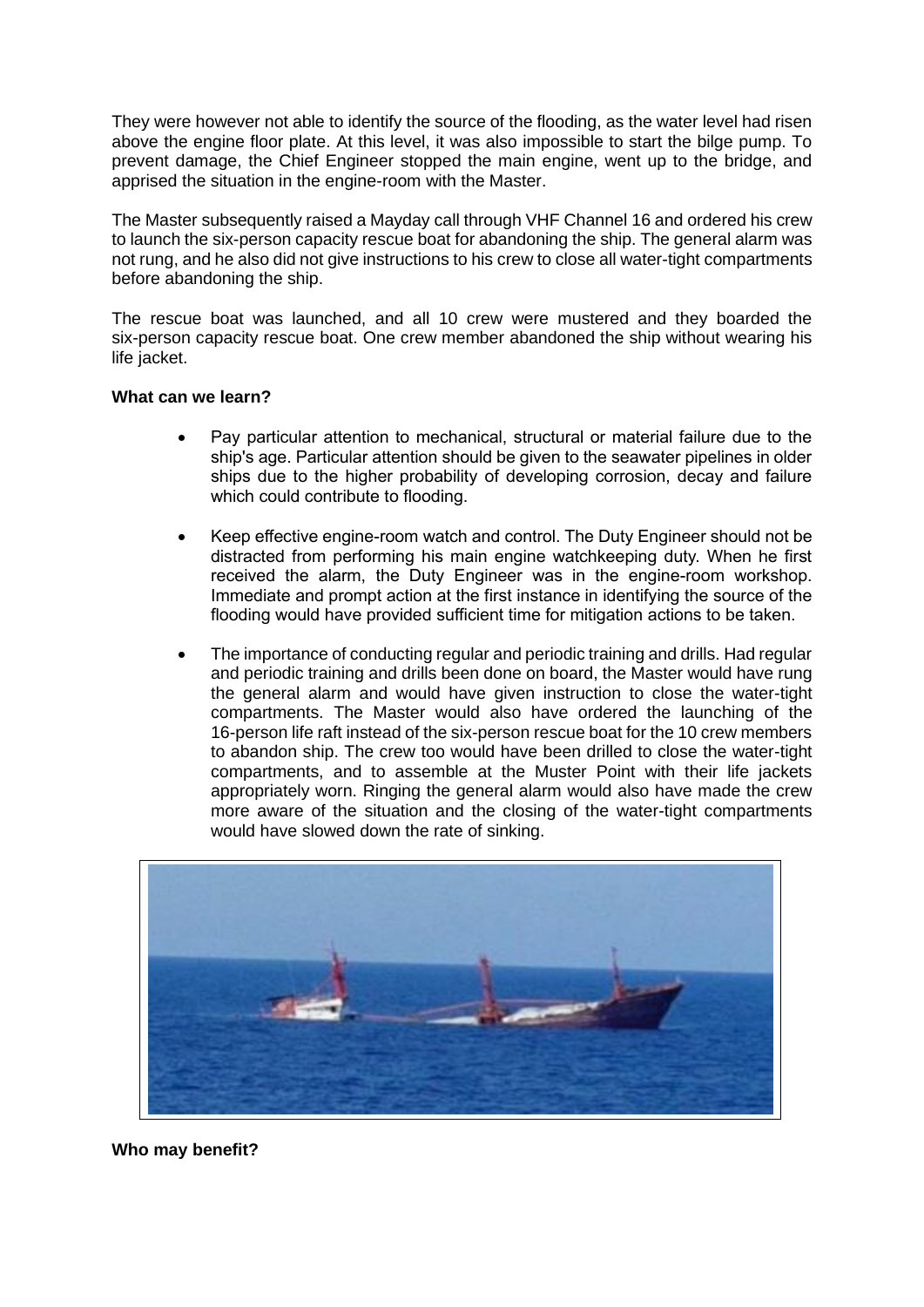Seafarers, shipowners and operators, flag Administrators.

# **6 CAPSIZE AND SINKING**

## **Very serious marine casualty: Capsize and sinking with loss of lives**

## **What happened?**

A cement carrier, loaded with about 2,100 tonnes of cement in bulk, departed with the intention to take the ship north around Scotland through the Pentland Firth.



As the ship crossed the North Sea, the weather deteriorated significantly, reducing the ship's speed and delaying its anticipated time of arrival.

Once inside the Pentland Firth, a crossing ferry sighted the cement carrier upright, making slow headway and pitching heavily into the large waves.

The fully laden cement carrier capsized in extremely violent sea conditions while transiting the Pentland Firth. The rapid nature of the capsize had denied the crew any opportunity to raise a distress call or to abandon the ship in a controlled manner.

Twenty-five hours later, a roll-on roll-off passenger ferry sighted its upturned hull and raised the alarm.

An extensive search followed but regrettably none of the eight crew was found, presumably all had perished.

## **Why did it happen?**

• Although there is insufficient evidence to determine the cement carrier's exact stability condition at the time of the capsize, there were shortcomings in its stability management. The ship was found to have been loaded improperly, not in accordance with procedures for loading cement cargoes, potentially increasing its vulnerability to capsize.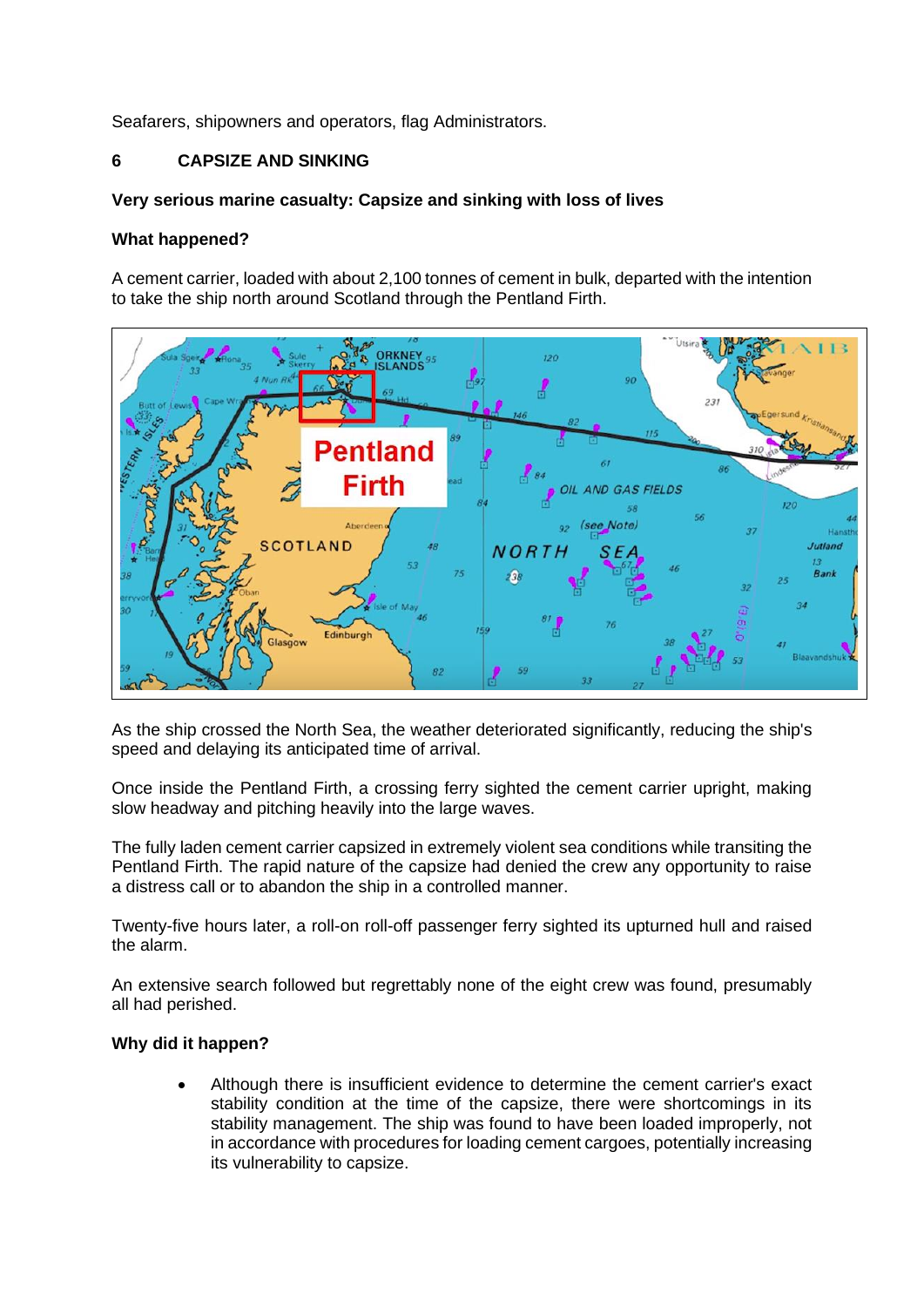- The investigation found that the ship capsized when it encountered violent storm conditions created by a strong tidal stream and opposing gale force winds. This combination of factors created treacherous sea conditions that were impassable to small vessels. The ship had slowed down to reduce the effect of pitching and pounding in the heavy seas, but this had led to the loss of steerage control and probable capsize to port.
- The capsize itself was likely exacerbated by a shift in the cement cargo when the ship heeled beyond 30°.
- Such extremely violent storm conditions were predictable and are commonly experienced. The onboard decision to enter the Pentland Firth was a result of insufficient passage planning and underestimation of the sea conditions.
- The master's decision to transit the Pentland Firth at that time was probably influenced by actual or perceived commercial pressures and his personal determination to succeed.
- The cement carrier was put to sea with significant shipboard safety deficiencies relating to its rescue boat launching arrangements and bilge pumping system in the void spaces beneath the cement cargo holds.
- The rapid nature of the capsize denied the crew the opportunity to broadcast a distress message or the chance of a controlled abandonment. The emergency position indicating radio beacon (EPIRB) was probably released from its housing but then became trapped in the upturned hull and therefore did not float free to the surface or transmit.

## **What can we learn?**

- Six hours on/six hours off watchkeeping routine in short coastal trading cargo vessels can generate high levels of fatigue. Additional problems will almost certainly increase the hours of work and disrupt normal working routines. Deteriorating sea conditions will adversely affect the quality of sleep. Thus, there was a significant risk of crew suffering the effects of fatigue, affecting the outcome of decisions.
- Six of the eight crew members were serving on board the ship on their first contract. As a result, the crew had limited collective experience, and this would have increased the master's operational burden and reduced the level of support available to him, and made it more difficult for the crew on their first contracts to challenge the master's decisions regarding the operational conduct of the vessel.
- The investigation has identified that industry and commercial pressures at all levels of management and oversight of this ship had an impact on the ship's operations. These factors would inevitably have had an effect on the master's decision-making and on his willingness to accept higher levels of risk to achieve his goals.
- Owners and masters have the pivotal role of embedding and promoting a strong safety culture among their crews. If they do not take a positive approach to safety management, then it is likely their crew will adopt similar attitudes, and a poor safety culture will result. Learning lessons from less serious marine incidents or near misses can significantly improve safety awareness and help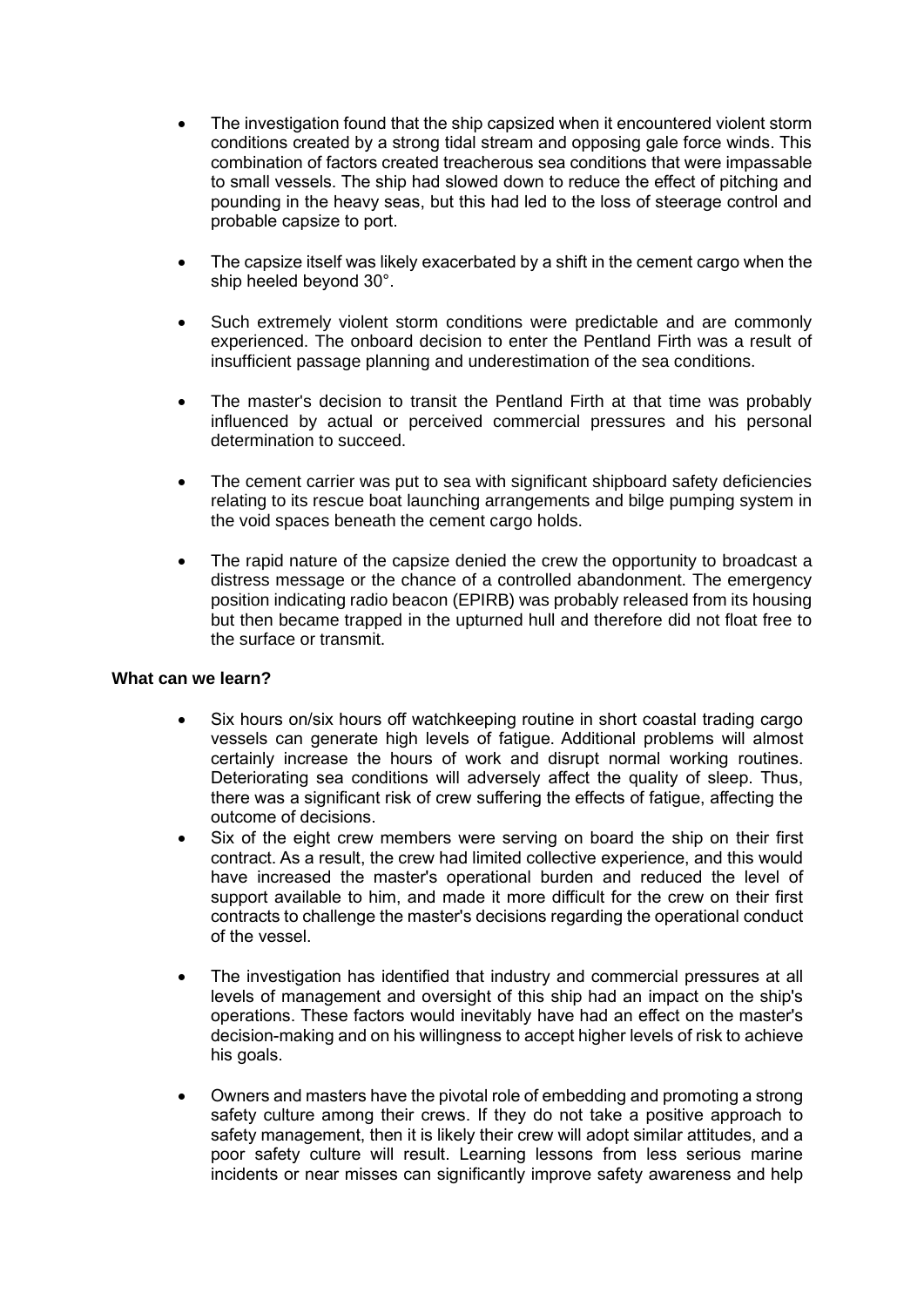promote safety culture.

• Passage planning requires that all hazards are taken into account and avoided; the extraordinarily violent and fatal sea conditions were predictable, well-documented in nautical publications, and could have been avoided.

## **Who may benefit?**

Seafarers, shipowners and operators, flag Administrators.

## **7 Fire**

## **Very serious casualty: Engine-room fire resulting in one fatality**

## **What happened?**

A suction dredger was dredging for a cargo of sand approximately 12 miles off the coast when a fire occurred in the engine-room. The watchkeeping engineer, who was the sole occupant in the engine-room, was using an angle grinder to attempt to repair a leak in a low-pressure fuel return line on the main engine fuel system while the engine was running. The fire started when high-energy sparks from the angle grinder ignited the atomised fuel from the leak and the diesel-soaked overalls he was wearing.

The engineer managed to escape the engine-room and was evacuated by helicopter to a hospital, where he later died because of serious burn injuries.

The intensity of heat and smoke prevented the crew from making a direct attack on the fire, so they activated the fixed  $CO<sub>2</sub>$  fire-fighting system in the engine-room and provided boundary cooling, which was successful in extinguishing the fire.

## **Why did it happen?**

- The brackets securing the low-pressure fuel lines had loosened in service due to corrosion and vibration, allowing fretting to occur and a hole to develop in a fuel line.
- The flag regulator had not promulgated the IMO circular, which recommends six-monthly inspections of low-pressure fuel lines. The operator's planned maintenance system did not require inspection of low-pressure fuel lines, nor had the generally poor condition of the low-pressure fuel system been detected through the Classification Society surveys.
- The use of an angle grinder was not included in the operator's list of hot-work activity, and consequently a work permit was not routinely issued for any time a portable grinder was used.
- The presence of atomised fuel coupled with the wicking effect of the engineer's diesel-saturated coveralls resulted in an extremely flammable garment susceptible to ignition by sparks from the angle grinder.
- Although the severity of the engineer's injuries was such that any action taken by the crew was unlikely to have saved his life, the crew's actions were not consistent with best medical advice.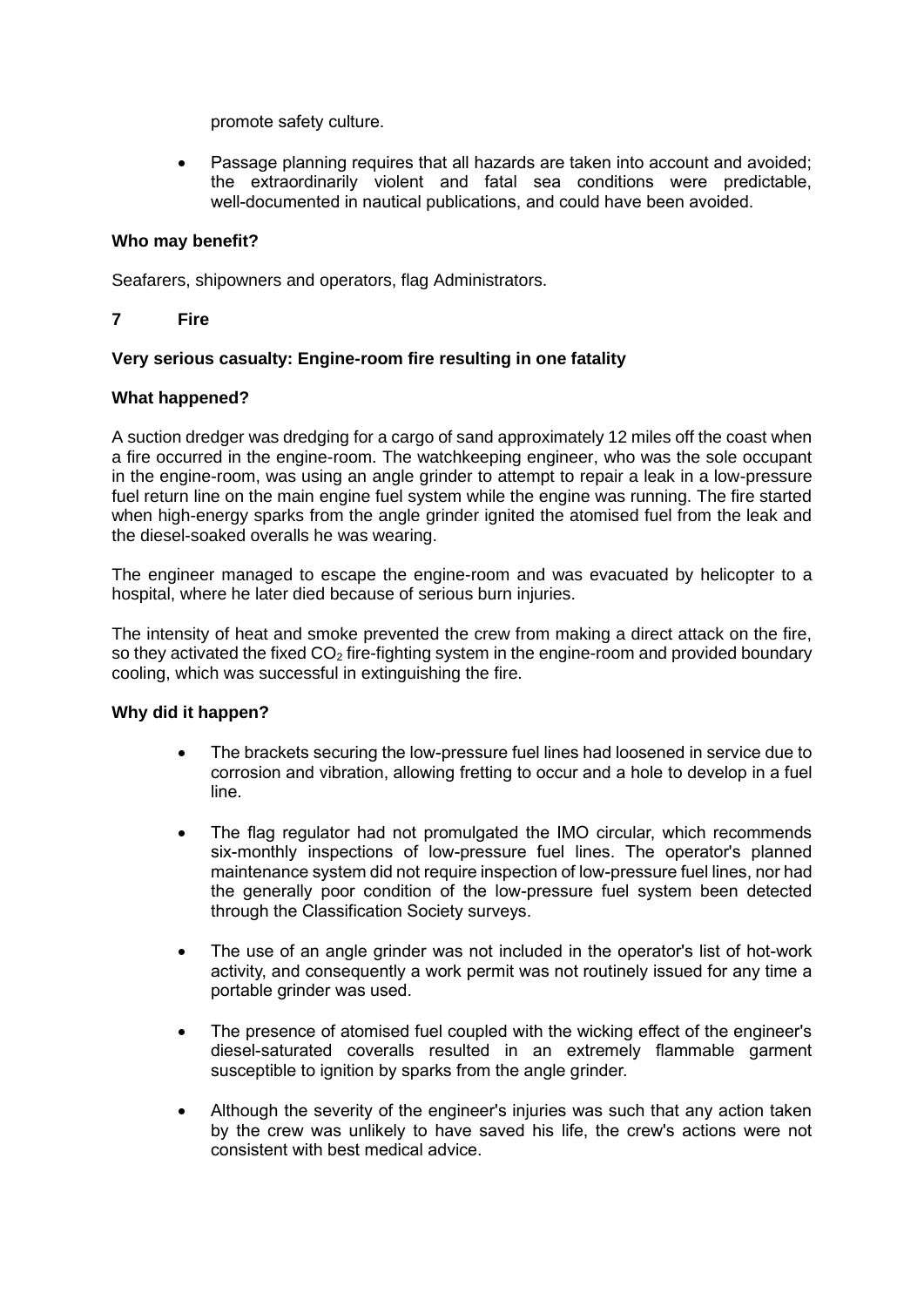### **What can we learn?**

- It is important that surveyors, ship operators and ships' crew routinely inspect low-pressure fuel systems in accordance with IMO guidance to ensure that the systems remain fit for purpose at all times.
- The high-energy sparks generated by abrasive wheels during grinding and cutting operations (including portable angle grinders) contain sufficient energy to ignite flammable substances, and this should therefore be recognized and treated as hot work activities.
- Working alone in hazardous workspaces should ideally be avoided, but at least be managed by an effective communication system that ensures the safety of the worker.
- Coveralls worn in engine-rooms or any area where there is a risk of fire should be made from fabric of low flammability, but regardless of the fabric used, this does not provide assurance against ignition and flame-spread, particularly when contaminated by flammable substances.
- It is important that injured persons be treated by persons trained to the appropriate medical standards and that the best medical advice is followed.
- At the same time as managing the risk of hypothermia, it is important that cooling of extensive burns be undertaken without delay, particularly within the first 30 minutes.

Any response to a fire or other emergency must be fully coordinated in accordance with good industry practice and shipboard procedures.

• Once a fixed  $CO<sub>2</sub>$  fire-extinguishing system has been activated, the room in which the plant is located should not be entered without first checking that the atmosphere inside the room is safe.

### **Who may benefit?**

Seafarers, shipping owners and operators, surveyors, flag Administrations.

### **8 Fall overboard**

### **Very serious casualty: Crew member dies when falling overboard onto bunker barge**

### **What happened?**

A containership was exchanging containers in a sheltered port. A bunker barge was moored alongside the ship transferring about 700 metric tonnes of fuel oil on board the ship via a six-inch-diameter bunker hose. The bunker hose had been lifted on board using the ship's stores crane and connected to the ship's bunker manifold. The weather was fine with light winds. The ship was stable at the berth and the deck in the area of the bunker manifold was dry and free from contaminants.

The bunker hose passed through a section of the ship's rail where the top bar of the rail could be removed, allowing the bunker hose to rest on a round bar to prevent chaffing and kinking.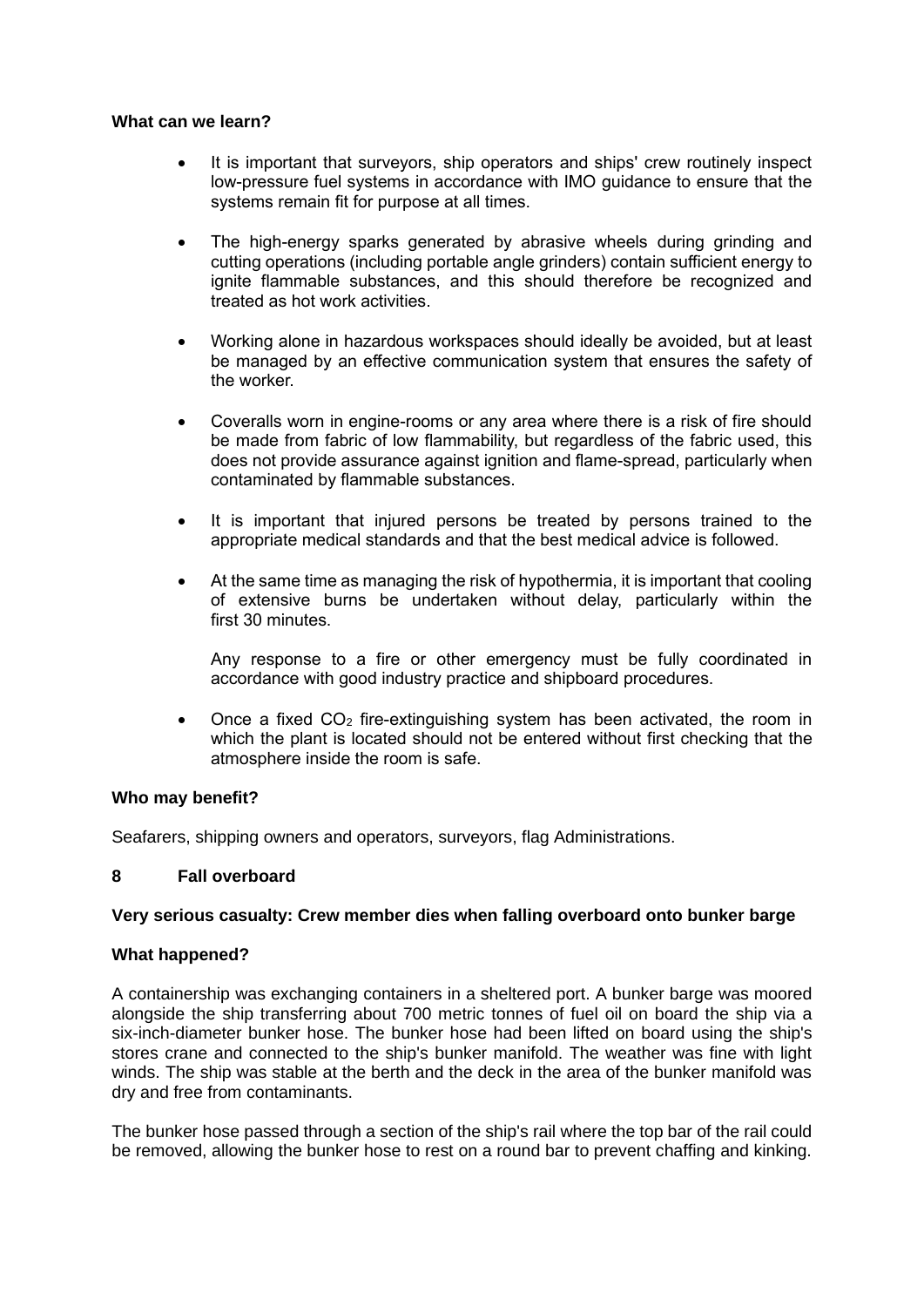During bunkering, the hose was further supported from above by a strop connected to the ship's stores crane.

Once bunkering was complete, an engine-room wiper and a fitter were tasked with disconnecting the bunker hose from the bunker manifold. The wiper and the fitter together removed seven of the eight bolts securing the bunker hose flange to the ship's manifold. The fitter then grabbed the bunker hose under his right arm while the wiper removed the last bolt. As soon as the flange disengaged from the last bolt, the hose swung outboard pulling the fitter towards the ship's rail, whereupon he lost his balance and toppled through the opening where the bunker hose had passed through the rail. The fitter fell several meters to the deck of the bunker barge below, and was fatally injured.

## **Why did it happen?**

The head of the ship's stores crane, from which the bunker hose was suspended, was positioned out towards the ship's rail instead of directly above the bunker manifold, which resulted in the bunker hose swinging out towards the ship's rail once it had been disconnected.

### **What can we learn?**

- It is important when working with suspended loads to remain vigilant to the factors that will cause the load to shift.
- A safety line is an effective way of controlling suspended loads that may be liable to shifting unexpectedly. Shipboard procedures include discussion about suspended loads and safety.

### **Who may benefit?**

Seafarers.

### **9 Foundering**

# **Very serious marine casualty: Foundering due to hull-to hull interaction**

### **What happened?**

An 11 m work boat was acting as the lines boat assisting the berthing of a 68 m, 1,000 GT motor tanker. With the ship underway, the work boat was manoeuvred close in to the ship's bow in order to retrieve a mooring line. In this position, the hull-to-hull interaction forces caused the work boat to turn across in front of the ship's bow. The resulting collision capsized the work boat. Both occupants made it safely clear and suffered only minor injuries.

### **Why did it happen?**

The work boat was manoeuvred in very close to the moving ship to aid the retrieval of the mooring line. In this position, close to the ship's hull, the coxswain of the work boat underestimated the interaction forces acting between the two vessels.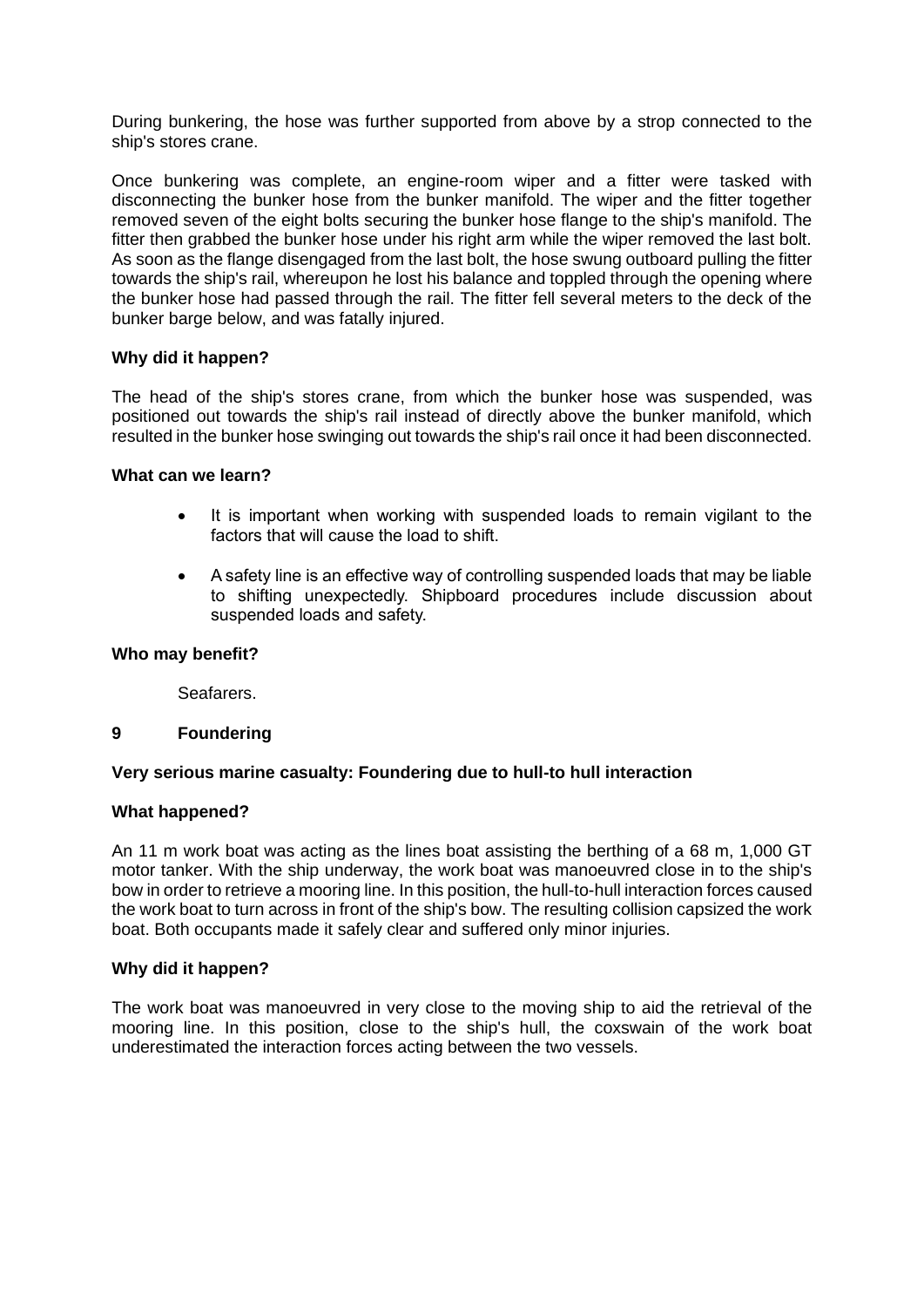### **What can we learn?**

- Interaction forces between two moving vessels can be sufficiently large to seriously affect the manoeuvrability of either or both vessels. This is particularly important for small vessels when manoeuvring close to a larger vessel, as the forces can quickly cause a dangerous situation to arise.
- Masters and coxswains of all vessels, including port service vessels and work boats, should be fully aware of and trained in the dangers associated with hull-to-hull interaction.

## **Who may benefit?**

All vessel crew members including port service providers.

## **10 Fatality**

## **Very serious marine casualty: Crew member falling overboard onto wharf below**

## **What happened?**

On a 123 m long, 5,300 GT chemical/oil tanker, an able seaman was fatally injured while throwing rubbish from the ship's second deck into a rubbish container on the wharf 8 m below. The able seaman was in the area reserved for life-raft stowage and launching, protected only by two chains strung across the opening in the handrails. He lost his balance, and as the chains were insufficient to restrain him, he fell over the side onto the wharf below.

### **Why did it happen?**

The risks associated with the task had not been sufficiently well assessed and preventative measures to guard against a fall from height were not implemented.

The chains in place protecting a gap in the handrails were insufficient to provide protection if leant or fallen against. The gap was more than two metres longer than it should have been. This had escaped notice since the ship was built.

### **What can we learn?**

- All shipboard activities should be considered from a risk management perspective.
- All work near the ship's side needs to be assessed in regard to the dangers of falling from height. This accident highlights how flexible barriers such as chains may be insufficient to prevent or arrest a fall.
- The risks involved in seemingly routine tasks can be perceived to be lower when the tasks are undertaken with a degree of autonomy, freedom of choice and are thought to be within one's own control. A positive illusion of control is established where the risk is underestimated and a person is therefore more willing to accept the risk and exposure to hazards.

### **Who may benefit?**

All seafarers, shipowners and operators, surveyors.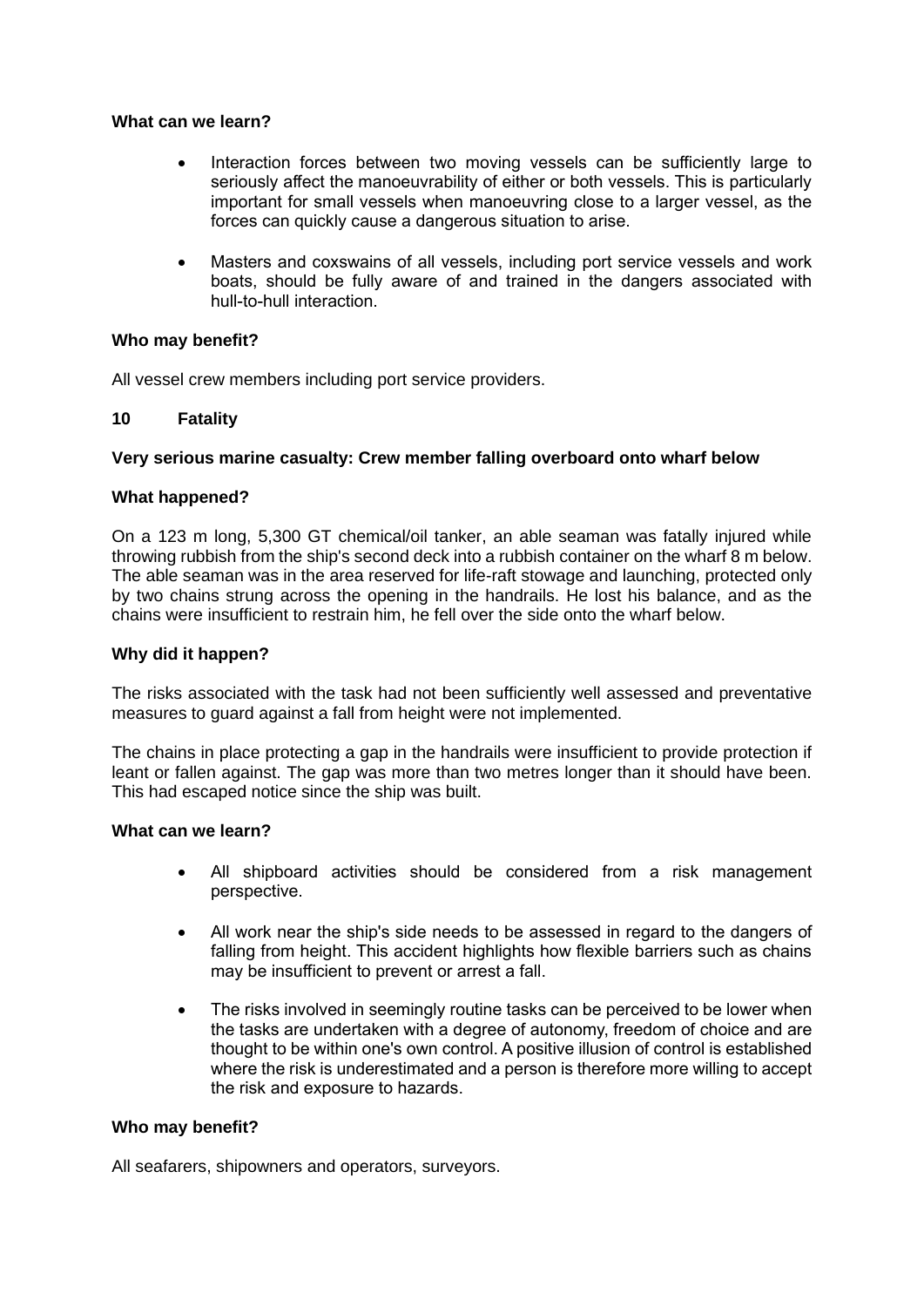# **11 Fall from height**

## **Very serious marine casualty**

## **What happened?**

These lessons learned are based on the analysis of the findings made from six cases of serious accidents as a result of a fall from height. Working at height is a high-risk activity that must be properly managed. A formal risk assessment and suitable personal protection equipment must be used to ensure the hazards are mitigated for the entire duration that the crew member is working at height.

## **Why did it happen?**

Of the six cases that were examined, five cases occurred on dry bulk carriers and one on a dry cargo vessel. Four cases occurred whilst cleaning a cargo hold, one occurred whilst work was done with a wire rope on a crane grab and one was a fall down a crane trunk. In one case, a permit to work aloft was issued, in one case it was not, and in another there was no risk assessment made.

In three cases, the report concluded that the crew member was cleaning the cargo hold at the time of the accident. In all three cases, the crew member either slipped or lost their balance and fell after releasing the safety harness or safety line as they transferred from one point to another. There is also evidence that in all three cases, the crew member's perception of risk was low and they felt in control when they released their safety harness or safety lines at relatively low height. Heights ranged from 4 metres down to as low as 1 metre. In all three cases, the crew were using portable ladders and in 2 of the 3 cases they were transferring from one ladder to another when they released their safety harness.

### **What can we learn?**

- The use of portable ladders when working at height should where possible be avoided and other means of access be considered.
- There is a risk that crew members working at relatively low height can perceive the risk to be acceptable.
- Safety harnesses and safety lines should be released only after crewmembers are safely on the ground.
- Two lanyard harness is an effective tool to mitigate the risk of a fall from height if there is a need to unclip a safety harness when moving from one point to another.

### **Who may benefit?**

Seafarers, shipowners and operators

### **12 Collision with fishing vessels**

**Very serious casualties: Collision between merchant ships and fishing vessels resulting foundering and fatalities**